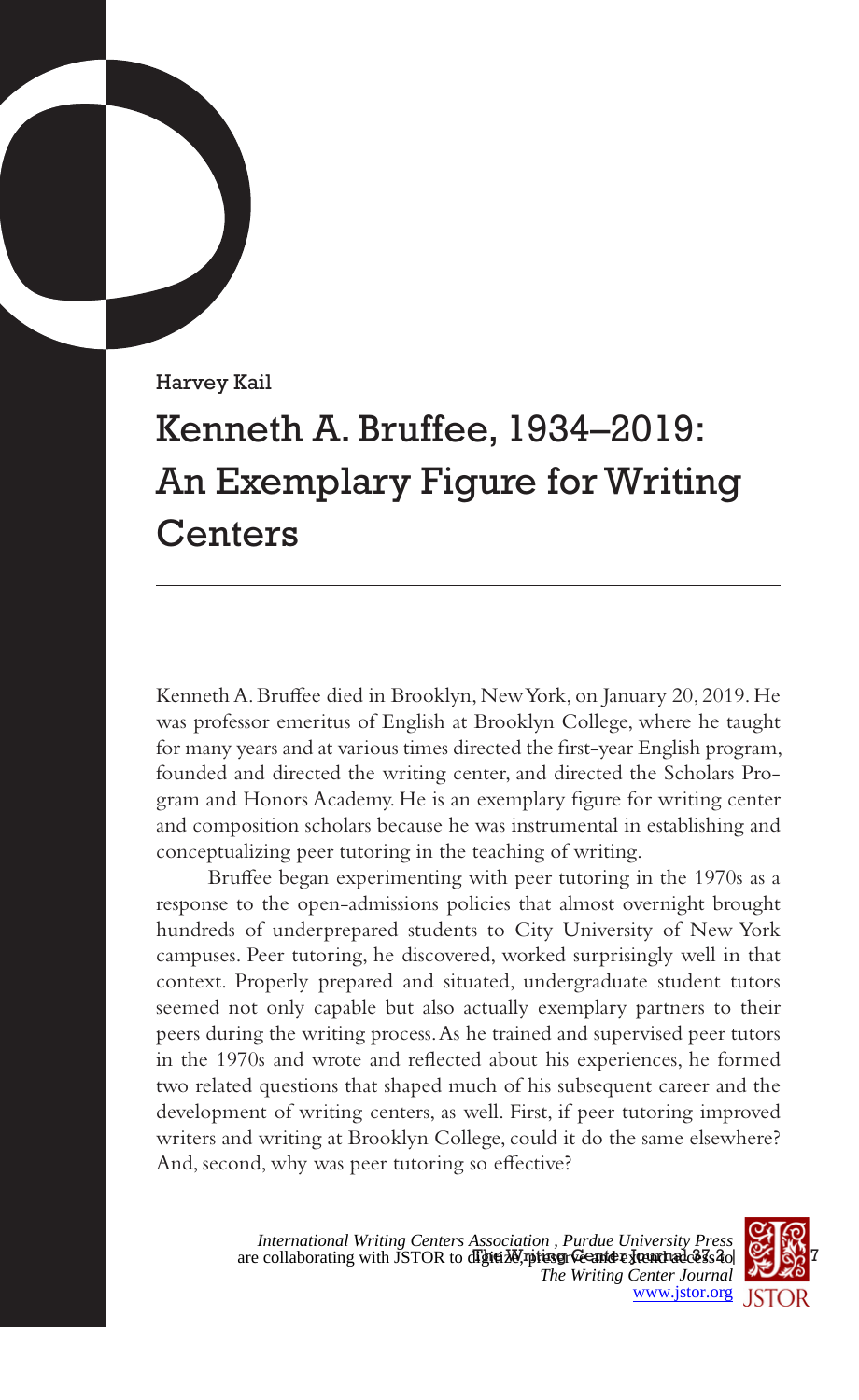In answer to the former question, Bruffee wrote the original peer-tutor training manual, *A Short Course in Writing: Practical Rhetoric for Composition Courses, Writing Workshops, and Tutor Training Programs* (1980) to systematize the preparation of peer writing tutors. To introduce writing center directors from around the country to his "Brooklyn Plan" and to test whether his approach to peer tutoring could flourish elsewhere, he also founded and directed the Brooklyn College Summer Institute in Training Peer Writing Tutors. He soon became an academic activist and, over the next two decades, gave numerous papers, talks, and keynote speeches; published influential articles; and conducted dozens of workshops to develop and promote the practice of collaborative learning and peer tutoring to the world outside Brooklyn.

In response to the second, related question—Why was peer tutoring so effective?— Bruffee began an exhilarating, interdisciplinary investigation into the conceptual underpinnings of collaborative learning. Marked by an insatiable if amiable curiosity, his wide-ranging scholarship ran from nuts-and-bolts articles on how to set up a peer-tutoring program to ground-breaking articles on how we think and how we gain knowledge, published in *College English*, *Liberal Education*, *Change Magazine*, and others. This work includes his famous 1984 *College English* essay, "Collaborative Learning and the Conversation of Mankind." Writing from a web of interdisciplinary sources, Bruffee argued that conversation among "knowledgeable peers" is the very essence of learning. Not only does conversation form the basis of what we justify to each other as knowledge, but also conversation is the raw material of reflective thought itself. Peer tutoring works because properly trained students are uniquely situated in the academy to engage in conversation with their peers on writing and thus to sustain "the conversation of mankind." For those of us working in writing centers at the time, it was astonishing to read Bruffee's valuing of peer tutoring in the venerable pages of *College English*. It was as if Bruffee was saying to us that writing centers, even with their marginal budgets and often haphazard administrative structures, their second-hand furniture and generally low institutional status, were, nevertheless, at the very forefront of teaching and learning. Peer tutoring was a model of knowledge-forming conversation. With the publication of this essay, it became possible to reconceive our writing labs into what we came then to think of as writing centers, a new kind of academic space where sponsored conversations among peers about their writing shaped the curriculum. Much of what we do now in writing centers and how we do it can and should be attributed to the inspired leadership and ground-breaking scholarship of Kenneth A. Bruffee.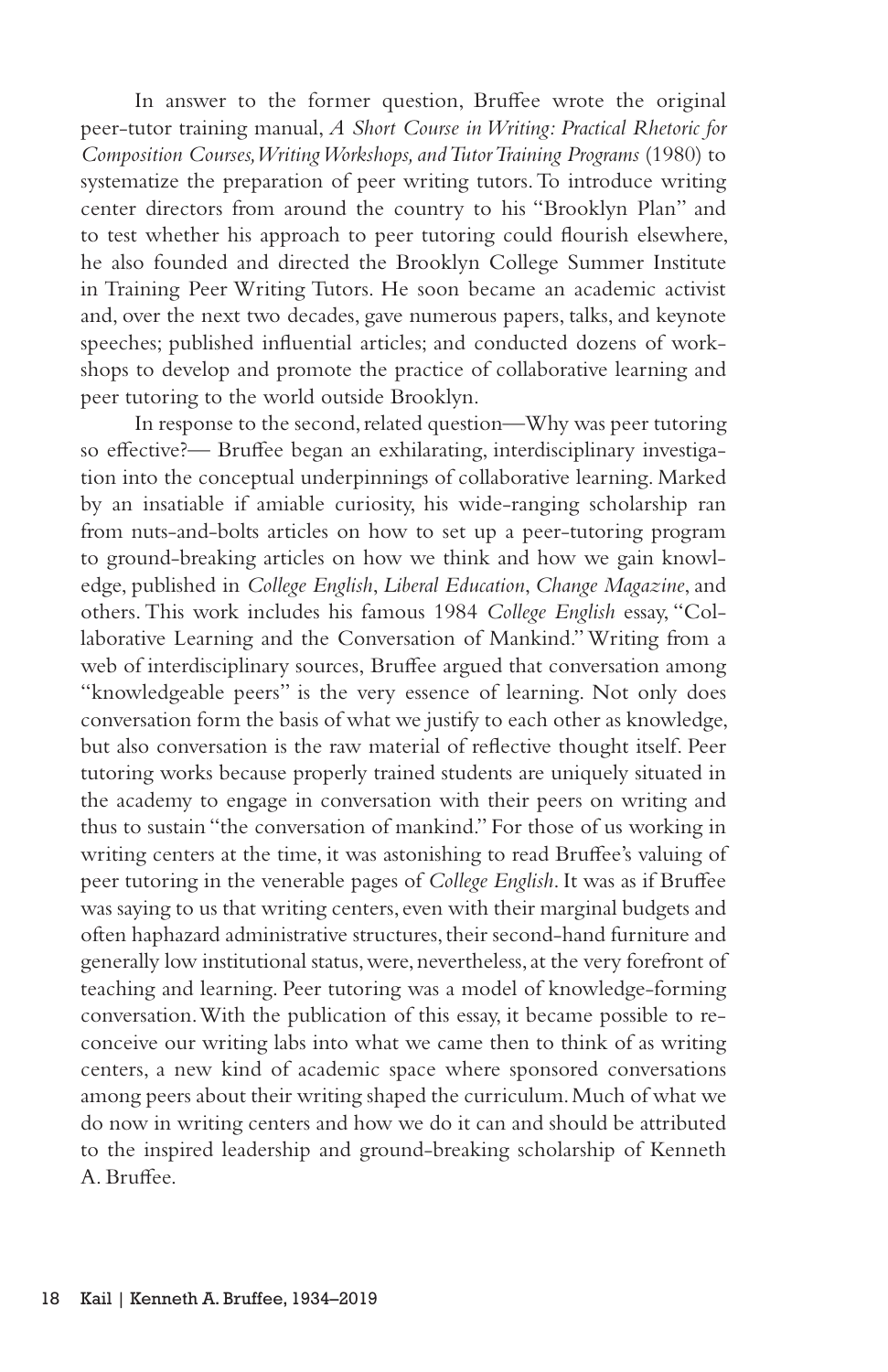While there is no doubt his work will continue to matter, those of us who were lucky enough to know him will miss the man himself, the way he would throw back his head and laugh heartily even in the midst of the most intense conversations, his engaging curiosity that insisted on figuring things out ("perhaps you could help?"), his gentleness and his generosity, his brilliance and his human competence, his courage and his convictions. We were much the better for him and thank him from our hearts.